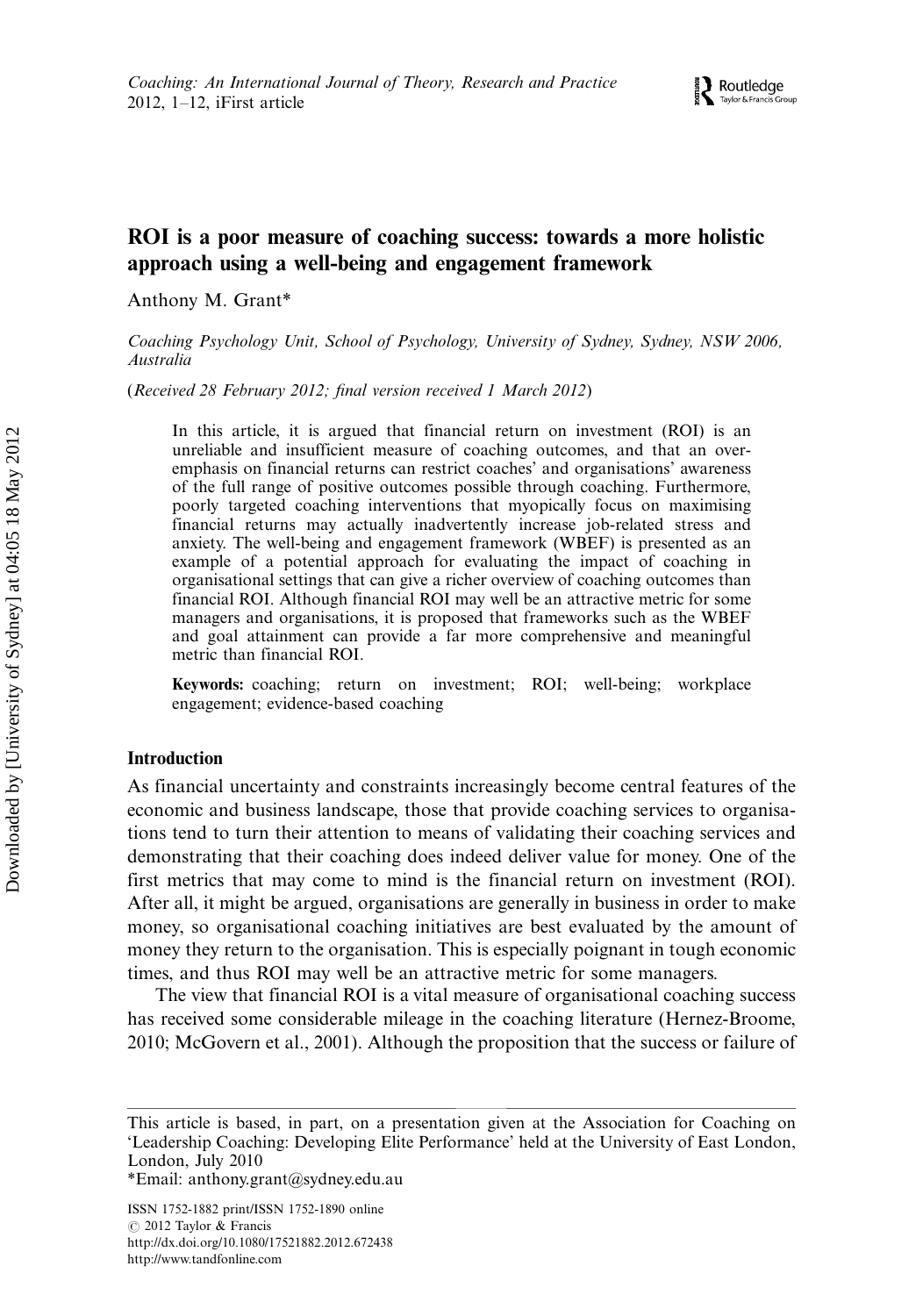an organisational coaching intervention can be reduced to a single financial metric may give some purchasers of coaching services some comfort and reassurance about the perceived value of coaching, the ROI metric is not without its critics (De Meuse, Dai, & Lee, 2009). Certainly, it is important that organisations are attuned to the amount they spend on coaching and are able to justify such expenditure: that point is not in debate. What is in debate is the notion that financial ROI can provide a fundamental or meaningful benchmark of coaching success.

In this article, I draw on past scholarship in this area (e.g., Anderson, 2010; Grant, Passmore, Cavanagh, & Parker, 2010), and argue that although financial ROI is an accepted metric, flaws and weakness is in the overly simplistic way that it is calculated mean that financial ROI is an unreliable and insufficient measure of coaching outcomes. Organisational coaching initiatives should of course be evaluated, but we need far more comprehensive measures for this task than financial ROI.

As most organisational trainers and coaches who deliver training, education or coaching recognise, evaluation is not just about financial payback. The issue of how best to measure the impact of training and coaching has exercised researchers for a very long time. In this article, I aim to contribute to this debate. I initially explore the concept of financial ROI and show why financial ROI is indeed an unreliable and insufficient metric. I then present a humanistic framework that I argue has the potential to provide a taxonomy from which to more comprehensively evaluate organisation coaching interventions, and discuss some quantitative measures that might be effective in its operalisation.

## What is ROI?

The ROI metric is typically positioned as being an extension of Kirkpatrick's (1977) classic four-level taxonomy for evaluating training programmes which has often also been used for evaluating coaching programmes (e.g., Kampa-Kokesch & Anderson, 2001; McGovern et al., 2001; Phillips, 2007; Rock & Donde, 2008).

In Kirkpatrick's original taxonomy level one is about evaluating trainees' reactions how much a participant likes or enjoys a training programme. This level focuses on participants' feelings, rather than assessing is any learning has taken place.

Level two is about evaluating learning  $-$  measuring the knowledge acquired, skills improved or developed or changes in attitudes. Level three is about assessing change in *behaviour*  $-$  the extent to which learnings acquired are subsequently manifested in the workplace though observable behavioural change. Level four focuses on results that occur due to the training programme. These could include increased sales, reduced costs or any business-related metric.

It is of note that Kirkpatrick argues that, in order to fully understand the impact of a specific training programme, all four levels should be evaluated, and that it is important that the relative costs and benefits of specific training programmes be evaluated, although he did not use the term 'return on investment' (for a detailed discussion see Kirkpatrick, 1996).

The notion of a 'Level Five' as being an explicit ROI step is typically credited to Phillips (1997) and is now commonly viewed as a logical extension of Kirkpatrick's model.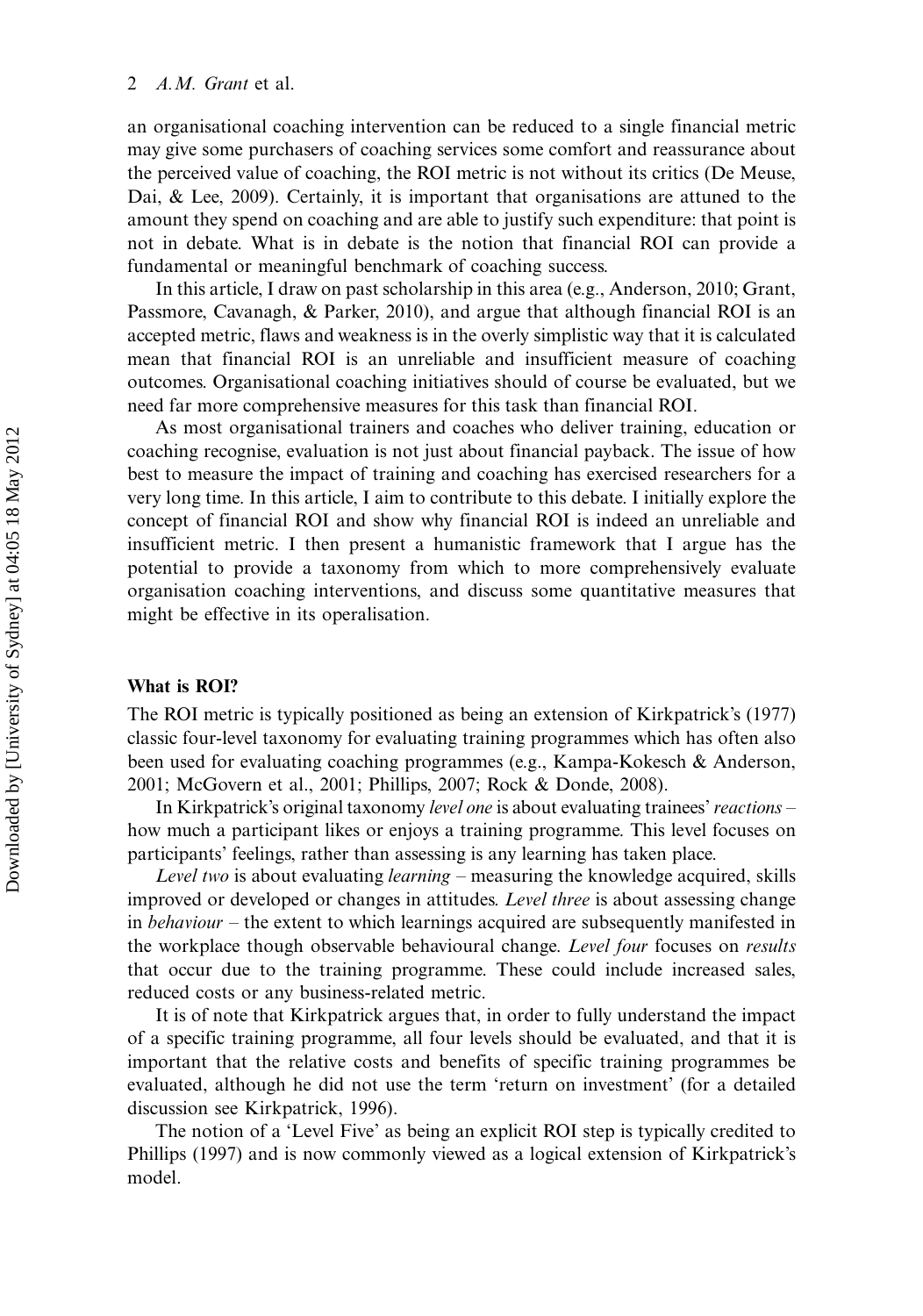# Calculating ROI for coaching

In brief, the standard formula for calculating ROI involves subtracting the costs of coaching from the estimated value of the outcomes of coaching and then expressing this as a percentage ((estimated coaching benefits  $-\cos$  costs of coaching/costs of coaching)  $\times 100\%$ ).

However, there are number of different applications of this formula reported in the literature; for example, deliberately underestimating the financial return figure, thereby producing a 'conservative' estimate, or including a rating of the coachee's level of confidence that all or some of the perceived benefits were in fact due to coaching (De Meuse et al., 2009; Parker-Wilkins, 2006; Phillips, 2007).The impact of these varied applications is that the meaning of the ROI metric varies considerably between different studies, making the ROI metric unreliable and this makes meaningful comparisons between studies difficult if not impossible.

A broad range of ROI figures for coaching has been reported. These include estimates of 221% (Phillips, 2007), 545% (McGovern et al., 2001) and 788% (Kampa-Kokesch & Anderson, 2001), with figures of between 500% and 700% commonly reported as being 'the' ROI for executive coaching (Anderson, 2008).

# Why ROI is an unreliable and insufficient outcome measure

In understanding why ROI is an unreliable and insufficient coaching outcome measure, it is important to note that the ROI metric depends on two things: (1) the total costs of the coaching intervention including the amount charged by the coach and (2) the financial benefit obtained.

Using an extreme and highly simplistic example: Organisation X employs a coach who charges \$5000 for the coaching engagement. The coach works with an executive who is working on a deal that will produce \$10 million profit. The deal is successful, and in retrospect the executive estimates that 50% of the result is due to the coaching (and let us assume that the executive is correct in making this estimate). Using our standard formula, this would result in an ROI for executive coaching in the region of 99,900%. This would undoubtedly seem attractive to management, but we must acknowledge that the metric is probably misleading because of the flaws in the way it is calculated.

At best this figure might be indicative of the ROI for this specific engagement. Even that is not clear. It must be noted that a key factor in determining a ROI figure is the degree to which revenue can be attributed to the actual work of the coachee and the extent to which such work has been enhanced by the coaching. Where the coaching engagement with one individual is aimed at enhancing a predefined specific set of behaviours that are directly linked to a specific outcome that is in turn directly linked to a financial value, it may be possible to draw a reliable direct causal line between coaching and financial return. However, whilst organisations often seek to improve financial performance as a result of coaching, clearly defined financial metrics are typically not the direct focus of coaching interventions and the estimated financial benefits often represent highly subjective and contextually bound variables (Grant, Green, & Rynsaardt, 2010).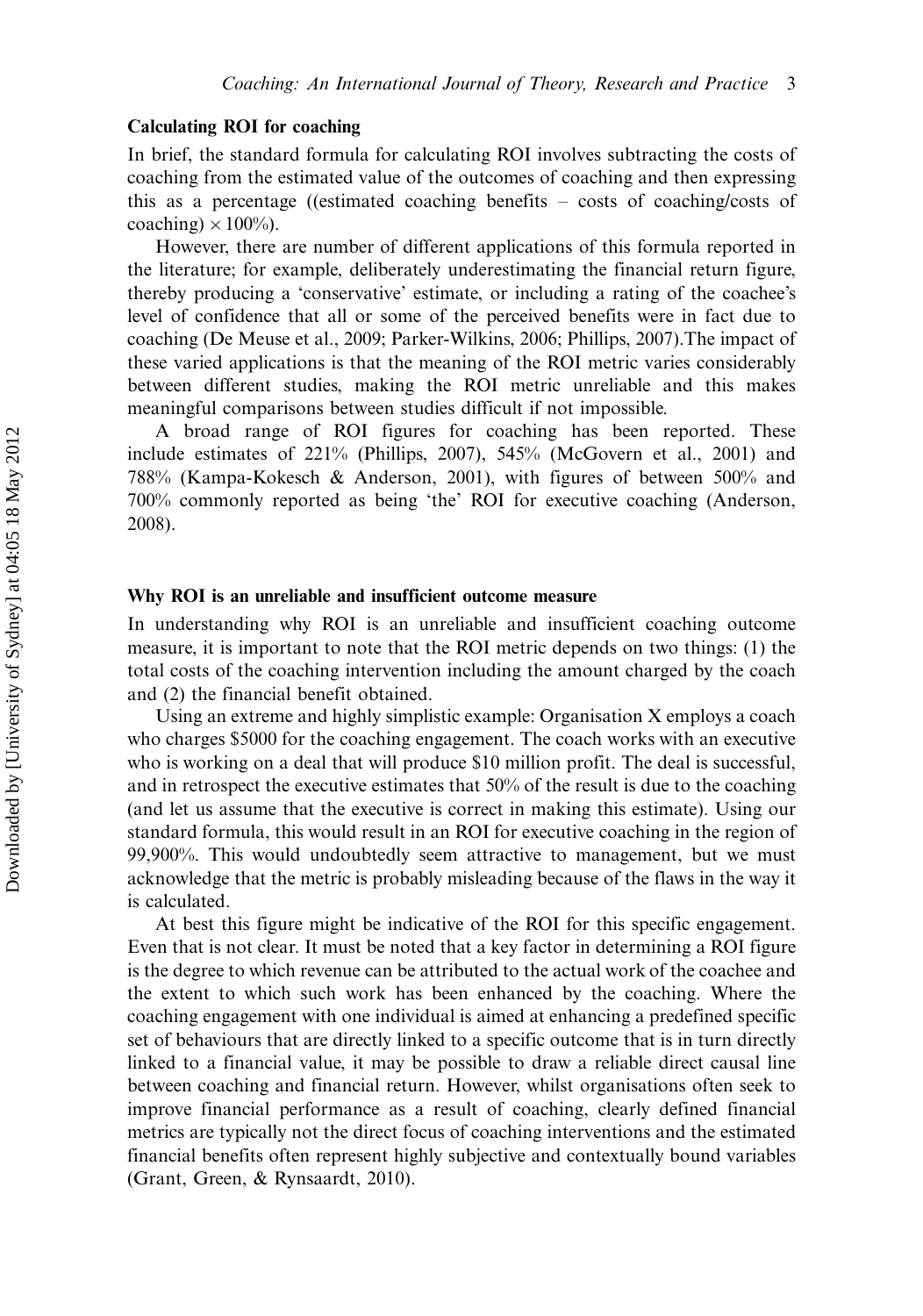Furthermore, where the coachee's work involves managing or directing others in order to attain organisational goals, the causal chain between coaching and eventual financial outcomes become even more tenuous. It is often extremely difficult to delineate specific causal relationships between a coaching intervention and improvements in organisational metrics. In addition, ROI calculations tend to ignore the impact of other variables such as market context and team input (e.g., Rock & Donde, 2008). Moreover, while there can be reasonable certainty about the direct costs of coaching, indirect costs (e.g. opportunity costs) tend not to be included. It should be noted that these issues have not typically been satisfactorily factored into ROI studies to date (Grant et al., 2010).

Even if such factors can be satisfactorily accounted for, at best a financial ROI metric can only be indicative of the actual coaching engagement in question. In order to meaningfully compare ROI across different coaching studies  $-$  to determine the financial ROI of coaching  $-$  all facets of the coaching engagement must be similar across the studies, including coaching costs and the opportunities that the coachee has to shape the outcomes of the revenue stream.

Unless such issues are specifically and adequately addressed, the financial ROI metric has limited validity. If these issues can be satisfactorily addressed in any specific intervention, then ROI *may* be able to provide some indications about the financial impact of that specific coaching intervention. However, whilst this metric might be a useful means of approximating the financial benefit of a specific coaching engagement, I would argue that it is not a comprehensive measure of the broader impact of coaching interventions in the way that it is currently applied.

## Is ROI primarily about marketing, rather than measurement?

There are other contextual issues at play that may be further undermining the credibility of the ROI metric. Virtually, all ROI research is conducted by organisations that supply coaching services, or by the human resources professionals that have contracted them to supply coaching services to their organisation. It is also clear that much of the ROI literature that is presented as being academic research bears more resemblance to marketing material promoting a specific proprietary coaching service rather than a rigorous peer-reviewed scientific evaluation.

In this literature, then, due to vested interests in emphasising commercial success it is possible that there is some level of unconscious bias at play when reporting the results of the coaching intervention. Of course, this is not to imply purposeful misrepresentation of data. However, there may be some unrecognised and unintended demand characteristics at play which effect participants' responses and the way that data are collected, reported and interpreted (Grant et al., 2010).

The use of non-validated questionnaires of uncertain reliability is an issue of particular concern. Much ROI research is conducted by practitioners who may not have explicit training in developing reliable questionnaires, increasing the risk that the questionnaires used may elicit-biased responses (for a detailed and thorough discussion on the development of customised assessments of coaching interventions and some of the major potential pitfalls see Peterson & Kraiger, 2004).

Furthermore, where there is a particularly close relationship between the coach, coachee and organisational representatives, respondents may unconsciously feel under pressure to report favourable results or overstate the effect of coaching. This is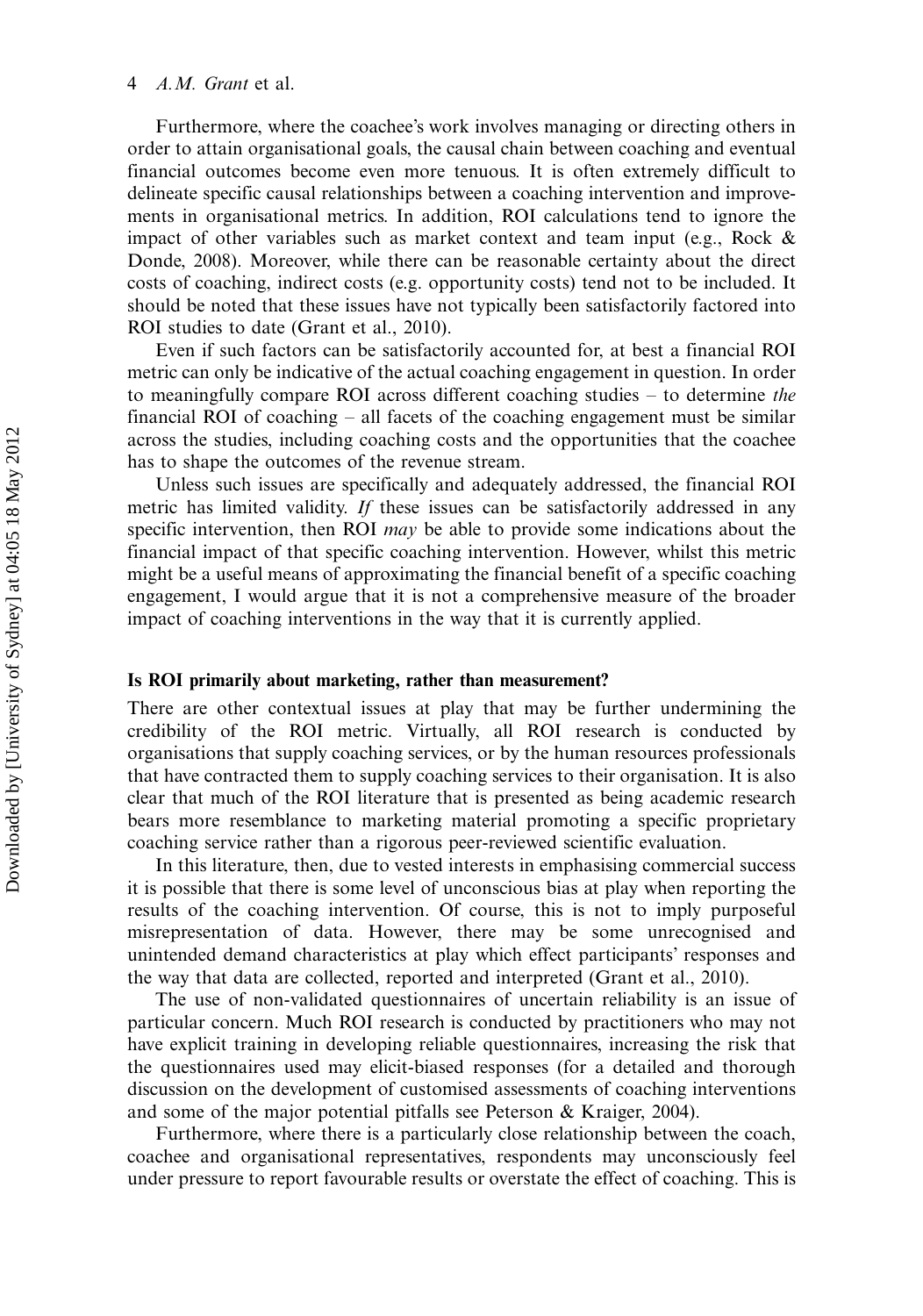particularly the case in retrospective studies, a category within which most ROI studies fall. The negative effects of recall bias have been well-established in a wide range of areas (Chouinard & Walter, 1995; Infante-Rivard & Jacques, 2000; Mathews & Bradle, 1983).

In addition to the problems presented by recall-based retrospective research, is the fact that many ROI studies fail to adequately detail the methodology by which they arrive at the supposed ROI figure. For example, Rock and Donde (2008) claim an ROI of 17 times the organisational investment, yet beyond reporting a single 'dollarised ROI' amount (p. 79) they provide no details of how this figure was calculated. For this reason, such research should be interpreted with some caution. In contrast, there are a number of studies that exemplify good practice in this area. For example, Levenson (2009) and Phillips (2007) both provide detailed and thorough accounts of how ROI data are obtained and calculated, and future researchers might like to include such detailed analyses in future studies of ROI in coaching.

#### Towards a more comprehensive approach to measuring coaching success

Given that financial ROI can be considered a somewhat unreliable measure of organisational coaching outcome, what might be a more appropriate means of evaluating organisational coaching success?

To answer this question, we need to recognise that overly focusing on the potential monetary gains to be made from coaching gives an extremely limited view of the potential benefits of coaching. Furthermore, poorly targeted coaching interventions that myopically focus on ensuring financial returns may inadvertently increase job-related stress as the coachee struggles to achieve unrealistic or inappropriate goals (for an informative discussion on the effects of inappropriate goal setting in organisational contexts see Ordoñez, Schweitzer, Galinsky,  $\&$ Bazerman, 2009; Schweitzer, Ordonez, & Douma, 2004)

Such outcomes are avoidable as it is clear from the literature that welltargeted workplace coaching has the potential to deliver a wide range of positive outcomes including increased workplace engagement (Arakawa & Greenberg, 2007), decreased stress (Gyllensten & Palmer, 2005) depression and anxiety, increased resilience and well-being (Grant et al., 2010), as well as goal attainment (Linley, Nielsen, Gillett, & Biswas-Diener, 2010). It is important to note that all of these variables can be satisfactory assessed using pre-existing, validated measures which are preferable to the non-validated questionnaires typically used in assessing ROI.

Two important variables for coaching in organisational settings are well-being and workplace engagement. Organisations function better with mentally healthy employees who are engaged in their work activities, and these I argue should be some of the key metrics in evaluating coaching success. These humanistic metrics are able to give a far more meaningful and holistic view of the impact of a coaching intervention than a single monetary figure.

Well-being is more than the absence of mental illness, and involves high levels of a number of facets of psychological well-being, including self-acceptance, purpose in life, positive relations with others, environmental mastery and autonomy (Ryff & Keyes, 1995). Individuals high in well-being are designated as 'flourishing' in life, whereas those low in mental health symptoms are designated as 'languishing' (for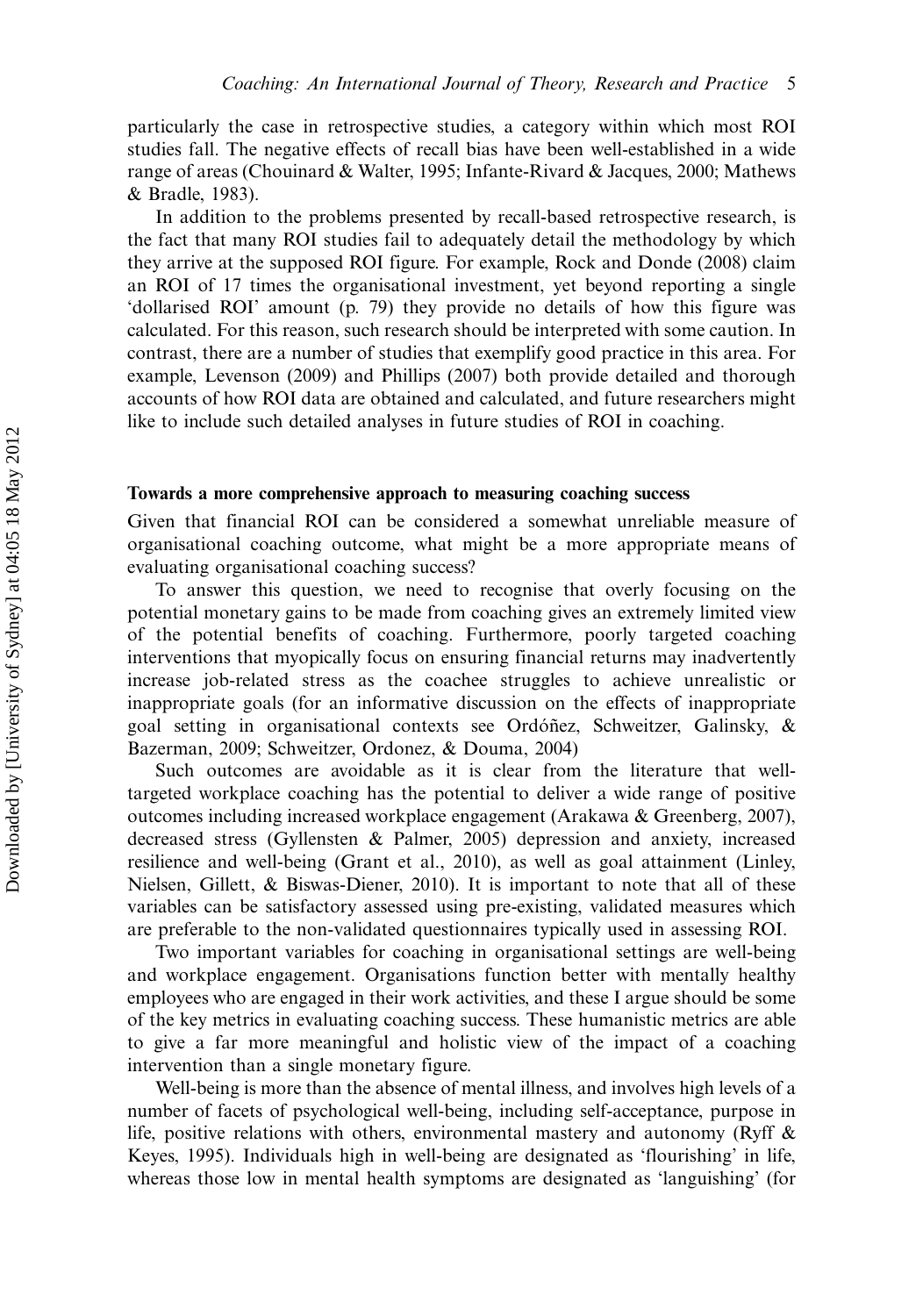further information on the concepts of 'flourishing' and 'languishing' see Keyes & Haidt, 2003).

Workplace or employee engagement, the positive opposite of job burnout, can be understood as a state of high energy, strong involvement and strong sense of commitment to the performance of work functions (Maslach & Goldberg, 1998).

# The well-being and engagement framework

The well-being and engagement framework (WBEF; Figure 1) first articulated by Grant and Spence (2010) and outlined below has two dimensions: a well-being dimension (high-low) and a *workplace engagement* dimension (high-low). Please note that the areas within this diagram are qualitatively representative only and are not meant to reflect the quantitative distribution of individuals across the various quadrants.

## Area of flourishing

The area of flourishing is located in the upper right area of Figure 1, where individuals experience elevated well-being and high levels of engagement. Individuals in this area would be highly involved with and absorbed in their work, have a well developed sense of work-related meaning and purpose and enjoy positive relations



Figure 1. The well-being and engagement framework for assessing organisational coaching interventions.

Note: The WBEF may be freely used for coaching and consulting practice and research provided that appropriate authorship acknowledgments are made.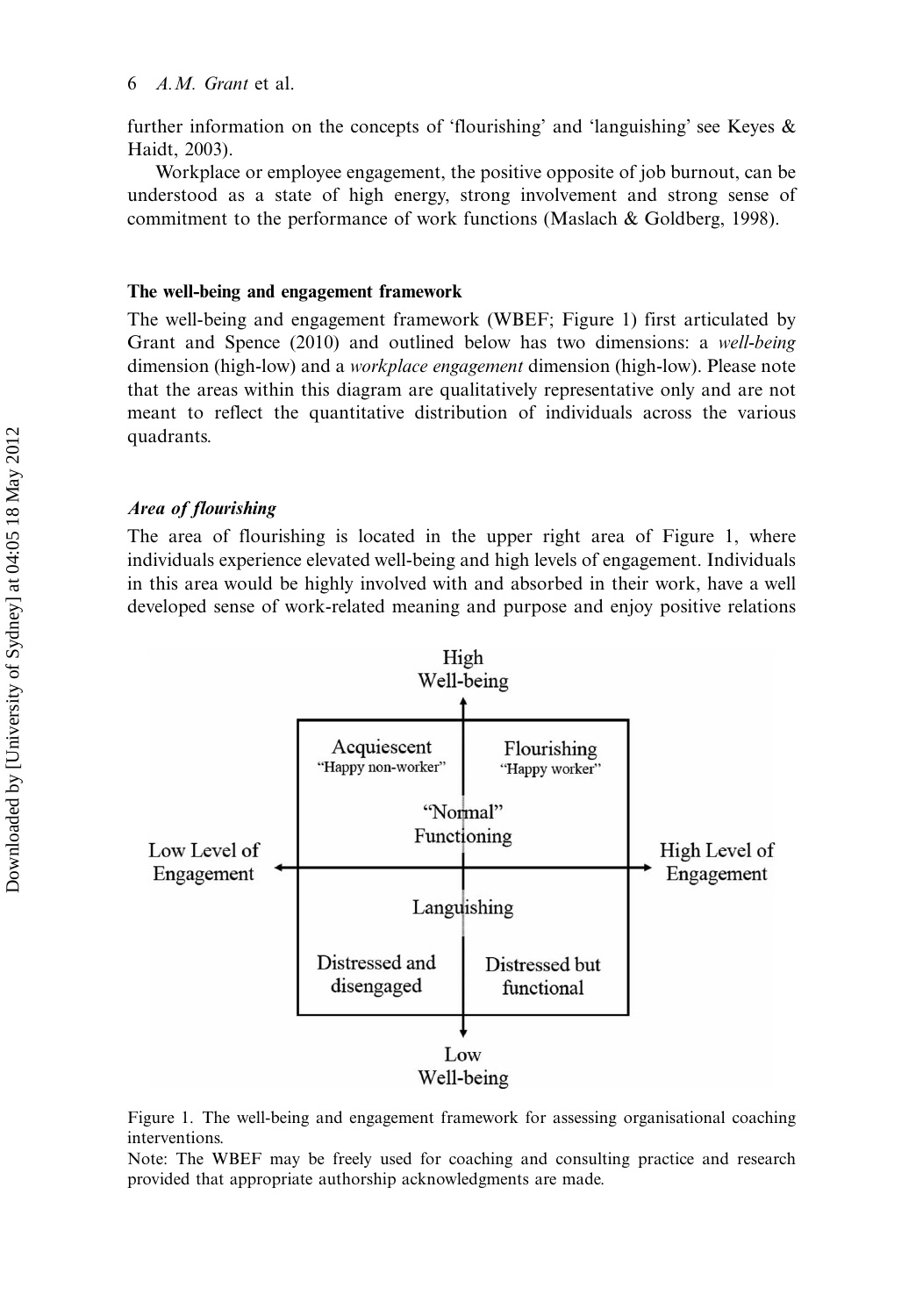with work colleagues. In an organisational or workplace coaching context, this area may well represented the ideal (or target) state.

#### Area of acquiescence

The upper left quadrant represents individuals who have good levels of well-being but low levels of workplace engagement. Employees who acquiesce can be described as 'happy but disengaged'. These are employees who are physically and emotionally present but who are not actively engaged with the organisation's goals or its day-today work. Although some individuals may well prefer employment in contexts that do not demand such engagement, it can also be expected that those in this quadrant would become increasingly cynical about their work over time, eventually drifting into a state of languishing.

### Area of languishing

The area of languishing spans the lower quadrants of the framework and represents individuals who have relatively low levels of well-being but not high levels of depression, anxiety and/or stress and also have only moderate levels of workplace engagement. Individuals who are languishing may be trying to become more engaged and involved with their work (possibly with the assistance of a coach or mentor), but in general their working lives are lacking the vigour, energy and resilience usually associated with high levels of workplace engagement and personal flourishing (Maslach & Goldberg, 1998).

## Area of the distressed but functional

The lower right area is the area that delineates distressed but functional individuals who have comparatively high levels of workplace engagement. Individuals here are highly functional in terms of work performance but they may also be dysthymic (a form of mild but chronic depression), have high levels of anxiety or be chronically stressed. Depending on the nature of the organisation, there may well be a significant percentage of the organisations' employees in this category. Mental health issues in this quadrant can range from moderately dysthymic or distressed to high levels of distress. Coaching in this quadrant can be a significant challenge for coaches who do not have clinical or counselling training in issues related to mental health (Cavanagh, 2005). This is because, contrary to popular belief, it is often quite difficult to identity depression or anxiety. Indeed coachees in this area may not even be aware that they have mental health problems and are thus not likely to seek out treatment. It is more likely that coachees here will present with issues in line with the coaching context such as delegation, motivation, time management, staff retention or interpersonal communication difficulties or conflicts (Grant et al., 2010).

### Area of burn-out and psychopathology: the disengaged and distressed

The lower left area in the model is the area of burn-out and psychopathology. Individuals in this area may well have relatively high levels of mental illness, and these might include major depression, major anxiety disorders, chemical dependencies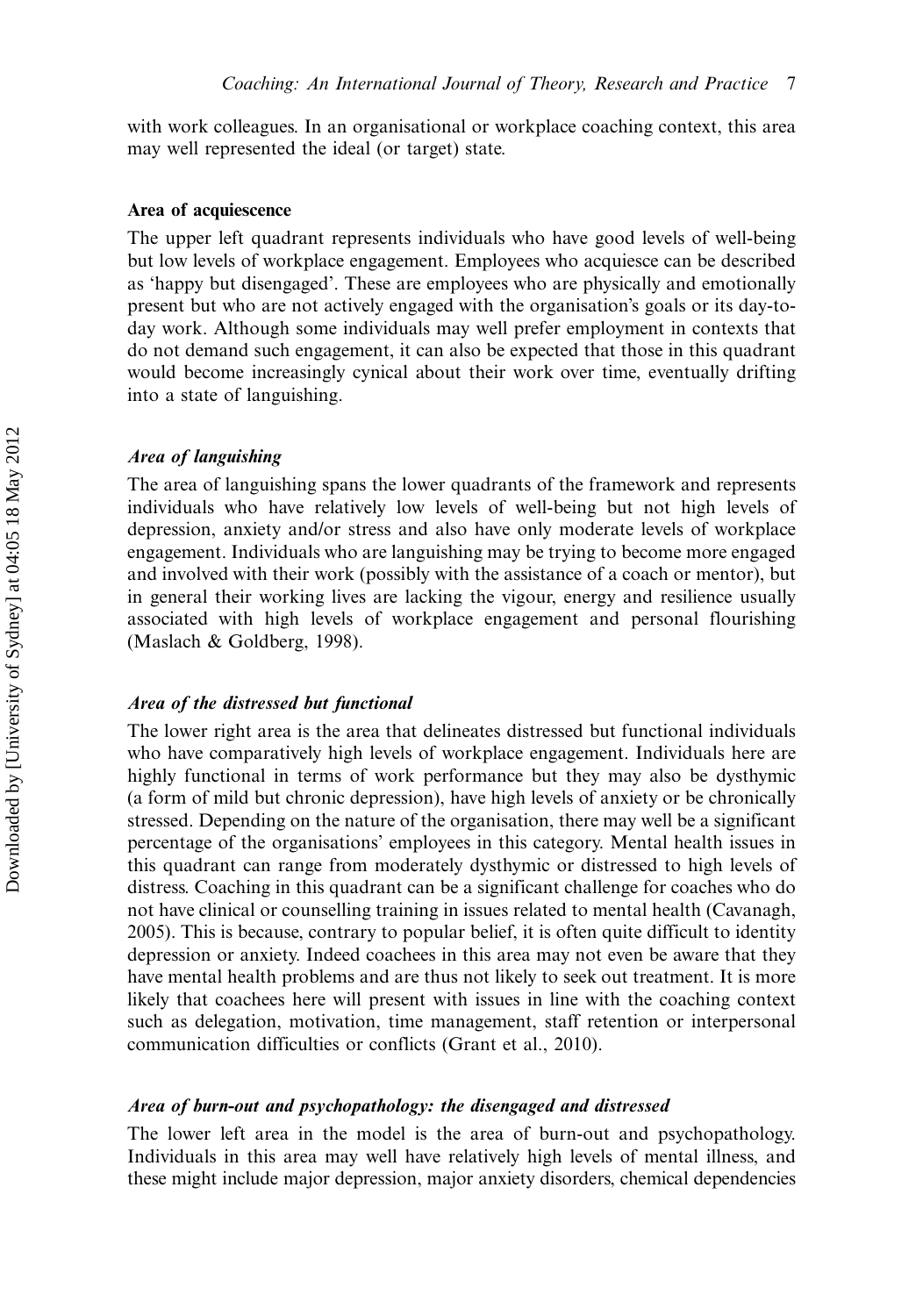or alcoholism, self-defeating behaviour patterns or major personality disorders. Individuals in this area also would have very low levels of workplace engagement and may well be experiencing major symptoms of job burnout, high levels of cynicism and physical and mental exhaustion. Individuals in this quadrant may be more suited for counselling or a therapeutic intervention than coaching. Coaches and consultants should to be able and prepared to refer such individuals to appropriate mental health professionals for help with such issues rather than trying to address them within a coaching relationship.

### Using the well-being and engagement framework

On an individual level, the WBEF or similar approaches could provide useful evaluative frameworks which could allow coaches, and those evaluating coaching interventions, to track coachees progress over time, assuming that the goal of the coaching intervention is to move individuals into the area of flourishing. It could also be used as a diagnostic tool to help determine whether individuals would benefit from counselling or coaching. In addition, it could be used to help determine the focus of the coaching intervention; that is, if the coaching should be primarily aimed at relieving stress, increasing well-being or enhancing engagement through the pursuit of workplace goals that are meaningful and poignant for the individual.

In relation to the evaluation of coaching interventions on an organisational level, by using aggregate well-being and engagement metrics the WBEF might provide a useful heuristic from which to categorise work groups, managerial teams and even whole organisations, benchmarking the extent to which an organisation is flourishing, languishing or in a collective state of psychological distress.

The WBEF builds on and extends the core facets of Kirkpatrick's (1977) taxonomy, conjointly placing Kirkpatrick's emphasis on; level one: emotions and reactions; level two: learning; level three: behavioural change; and level four: the results that occur due to the coaching programme, within a more contemporary organisational framework of well-being and engagement.

# Measurements relevant to the well-being and engagement framework

As regards the operationalisation of the WBEF. At present, the WBEF is primarily a conceptual model and a specific WBEF measure has not yet been developed. However, there are a number of pre-existing quantitative measures that could be used to operationalise the WBEF.

The horizontal axis of the WBEF represents the well-being dimension. Individuals in the upper section of this dimension would be high in positive affect and low in negative affect. Conversely, individuals in the lower sections of this dimension would be low in positive affect and high in negative affect. The Positive and Negative Affect Scale (PANAS; Watson, Clark, & Tellegen, 1988), a well-used and reliable 10-item questionnaire that measures the presence of positive and negative affect, could be used to operationalise the well-being dimension. Other measures that could be used on this dimension would included the Depression, Anxiety and Stress Scales (Lovibond & Lovibond, 1995) for the lower section of this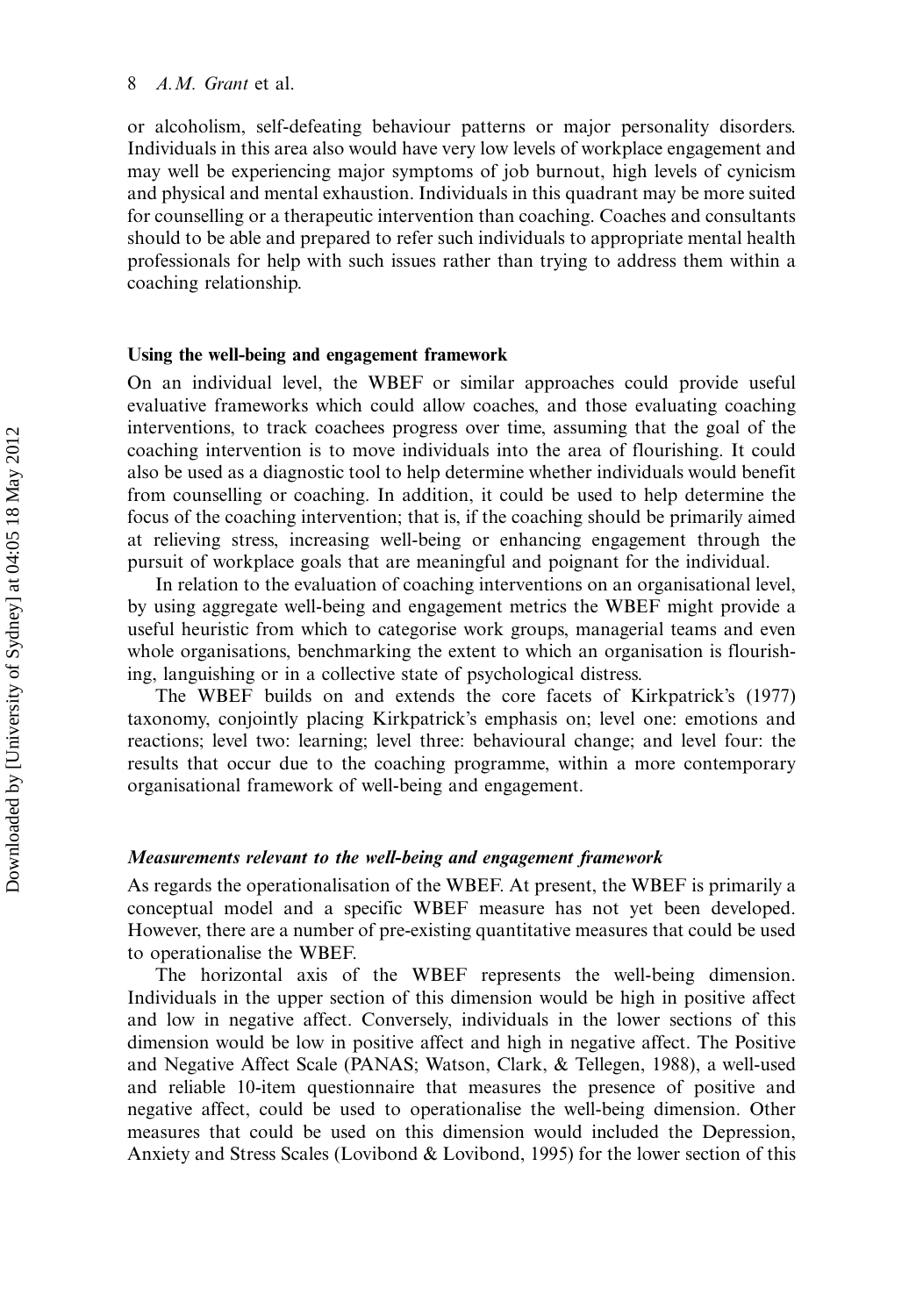dimension and the Warwick-Edinburgh Mental Well-being Scale (Tennant et al., 2007) for the upper section.

The vertical access of the WBEF represents the engagement dimension. Individuals on the right-hand section of this dimension would be high in engagement, and individuals in the left-hand section of this dimension would be low in engagement. The are a number of short questionaries that measure workplace engagement. One of the better known is the 12-item Gallup Q12 and this could be used to assess this dimension (for full details of the Gallop Q12 workplace engagement survey see Harter, Schmidt, & Keyes, 2003). Other measures could include the Utrecht Work Engagement Scale (Schaufeli, Bakker, & Salanova, 2006).

An individual's scores on these measures would locate them within a specific quadrant in the WBEF, and by taking repeated measures over time it may be possible to track changes and thus calculate the impact of a coaching intervention on wellbeing and engagement.

As previously mentioned, at present the WBEF is primarily a conceptual model. Clearly, further development is needed, but in time frameworks such as the WBEF may provide a means of conceptualising the impact of coaching in organisations that goes beyond the monetary viewpoint inherent in the use of financial ROI. Using models such as the WBEF we may in time even see a humanistic ROI developed with could be used in conjunction with the existing financial ROI metric. This would allow organisations to assess the impact of coaching on well-being as well as their finances – surely a more meaningful and compressive approach than can be obtained by a myopic focus on financial ROI.

### Final thoughts and key points

An explicit focus on well-being and engagement, rather than monetary issues, is important because people tend to pay attention to what is measured, and such measurement tends to change behaviour (Morwitz & Fitzsimons, 2004). Thus, the primary metrics used to assess coaching interventions can have a significant impact on the coaching agenda. The research clearly shows that coaching has great potential to enhance the performance, productivity and well-being of individuals, organisations and the people that work for them (e.g., Grant, 2003).

Organisations and workplaces are more than just money-making machines. They are social and psychological contexts in which people live, work and relate (Bates & Thompson, 2007). Of course, money-making is important. But so is the development, growth and well-being of the people that constitute organisations and workplaces (Baptiste, 2008). We do our clients, ourselves and the coaching industry a great disservice by overly focusing on the financial outcomes of coaching.

Although a monetary appraisal of the financial viability of coaching engagements is an essential part of the natural due diligence that organisations should conduct, a myopic focus on financial issues runs the risk of client organisations being blinded to the very real potential of coaching to create a broad range of positive humanistic outcomes. With coaching being able to deliver a such rich array of potential human benefits, financial ROI is indeed a poor and impoverished measure of coaching success.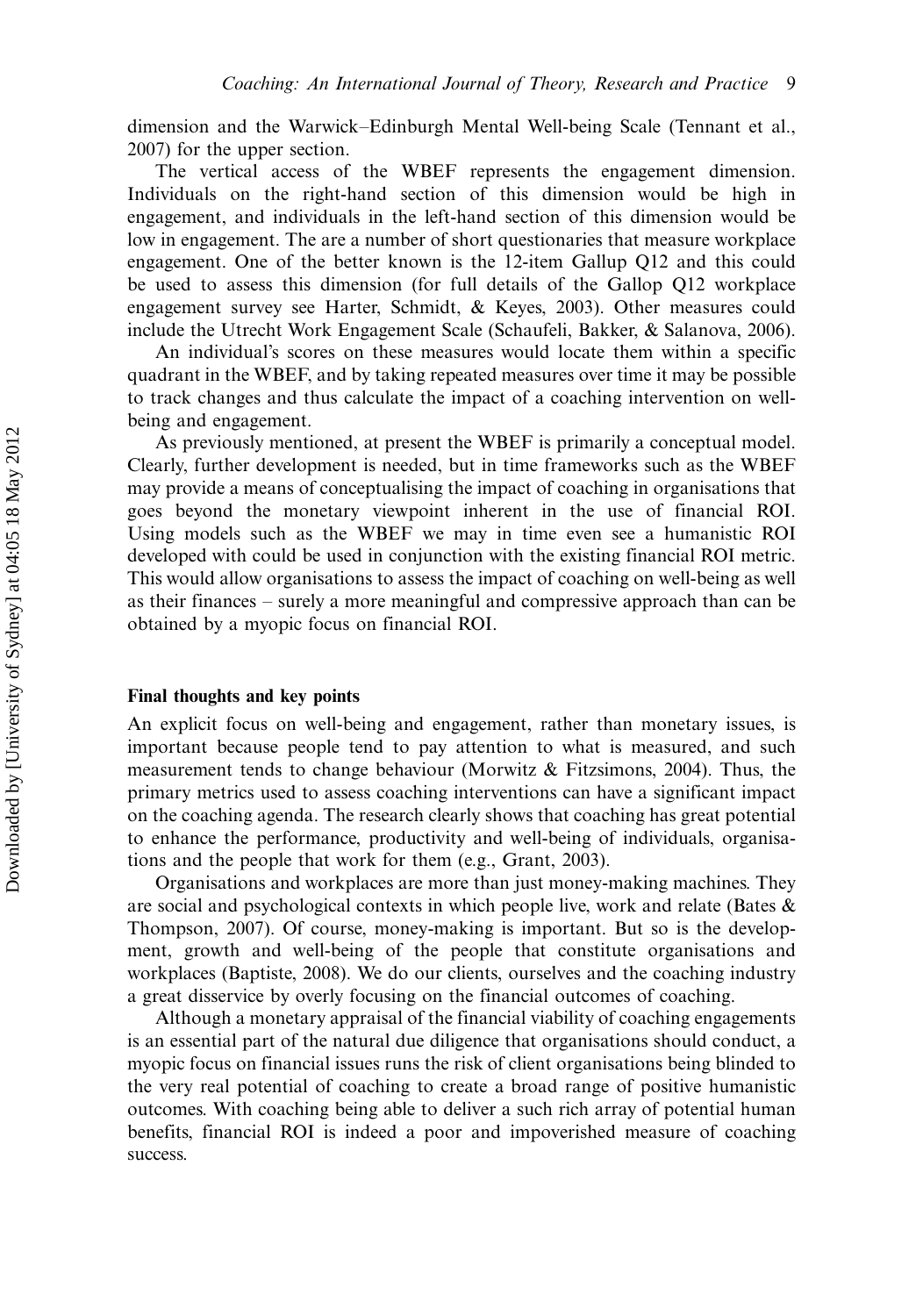### Notes on contributor



Anthony M. Grant, PhD, is widely recognised as a key pioneer of Coaching Psychology and evidence-based approaches to coaching. He is the Director of the Coaching Psychology Unit at Sydney University, a Visiting Professor at the International Centre for Coaching and Leadership Development, Oxford Brookes University, Oxford, UK, a Senior Fellow at the Melbourne School of Business, Melbourne University, Australia, and an Associate Fellow at the Säid School of Business, Oxford University, Oxford, UK. In 2007, Anthony was awarded the British Psychological Society Award for outstanding professional and scientific contribution to Coaching Psychology and in 2009 he was awarded the 'Vision of Excellence Award' from Harvard University (McLean Hospital) for his pioneering work in helping to develop a scientific foundation to coaching. He also plays loud (but not very good) blues guitar.

### References

- Anderson, M.C. (2008). What ROI studies of executive coaching tell us. The Linkage Leader. Retrieved from [http://www.linkageinc.com/thinking/linkageleader/Documents/Merrill\\_C\\_](http://www.linkageinc.com/thinking/linkageleader/Documents/Merrill_C_Anderson_What_ROI_Studies_of_Executive_Coaching_Tell_Us_1004.pdf) [Anderson\\_What\\_ROI\\_Studies\\_of\\_Executive\\_Coaching\\_Tell\\_Us\\_1004.pdf](http://www.linkageinc.com/thinking/linkageleader/Documents/Merrill_C_Anderson_What_ROI_Studies_of_Executive_Coaching_Tell_Us_1004.pdf)
- Anderson, M.C. (2010). Evaluating the ROI of coaching. Advancing Executive Coaching: Setting the Course for Successful Leadership Coaching, 29, 351.
- Arakawa, D., & Greenberg, M. (2007). Optimistic managers and their influence on productivity and employee engagement in a technology organisation: Implications for coaching psychologists. Coaching Psychology Review, 2(1), 78.
- Baptiste, N.R. (2008). Tightening the link between employee wellbeing at work and performance: A new dimension for HRM. Management Decision, 46(2), 284-309.
- Bates, J., & Thompson, N. (2007). Workplace well-being: An occupational social work approach. Illness, Crisis. Loss,  $15(3)$ ,  $273-284$ .
- Cavanagh, M. (2005). Mental-health issues and challenging clients in executive coaching. In M. Cavanagh, A.M. Grant, & T. Kemp (Eds.), *Evidence-based coaching(vol. 1)*: Contributions from the behavioural sciences (pp. 21-36). Bowen Hills: Australian Academic Press.
- Chouinard, E., & Walter, S. (1995). Recall bias in case-control studies: An empirical analysis and theoretical framework. Journal of Clinical Epidemiology, 48(2), 245-254.
- De Meuse, K.P., Dai, G., & Lee, R.J. (2009). Evaluating the effectiveness of executive coaching: Beyond ROI? Coaching: An International Journal of Theory. Research and Practice, 2(2), 117-134.
- Grant, A.M. (2003). The impact of life coaching on goal attainment, metacognition and mental health. Social Behavior and Personality: An International Journal, 31(3), 253–264.
- Grant, A.M., Green, L.S., & Rynsaardt, J. (2010). Developmental coaching for high school teachers: Executive coaching goes to school. Consulting Psychology Journal: Practice & Research September,  $62(3)$ ,  $151-168$ .
- Grant, A.M., Passmore, J., Cavanagh, M.J., & Parker, H. (2010). The state of play in coaching today: A comprehensive review of the field. International Review of Industrial and Organisational Psychology, 25, 125–168.
- Grant, A.M., & Spence, G.B. (2010). Using coaching and positive psychology to promote a flourishing workforce: A model of goal-striving and mental health. In P.A. Linley, S. Harrington, & N. Page (Eds.), Oxford handbook of positive psychology and work (pp. 175-188). Oxford: Oxford University Press.
- Gyllensten, K., & Palmer, S. (2005). Can coaching reduce workplace stress: A quasiexperimental study. International Journal of Evidence Based Coaching and Mentoring, 3(2),  $75 - 85.$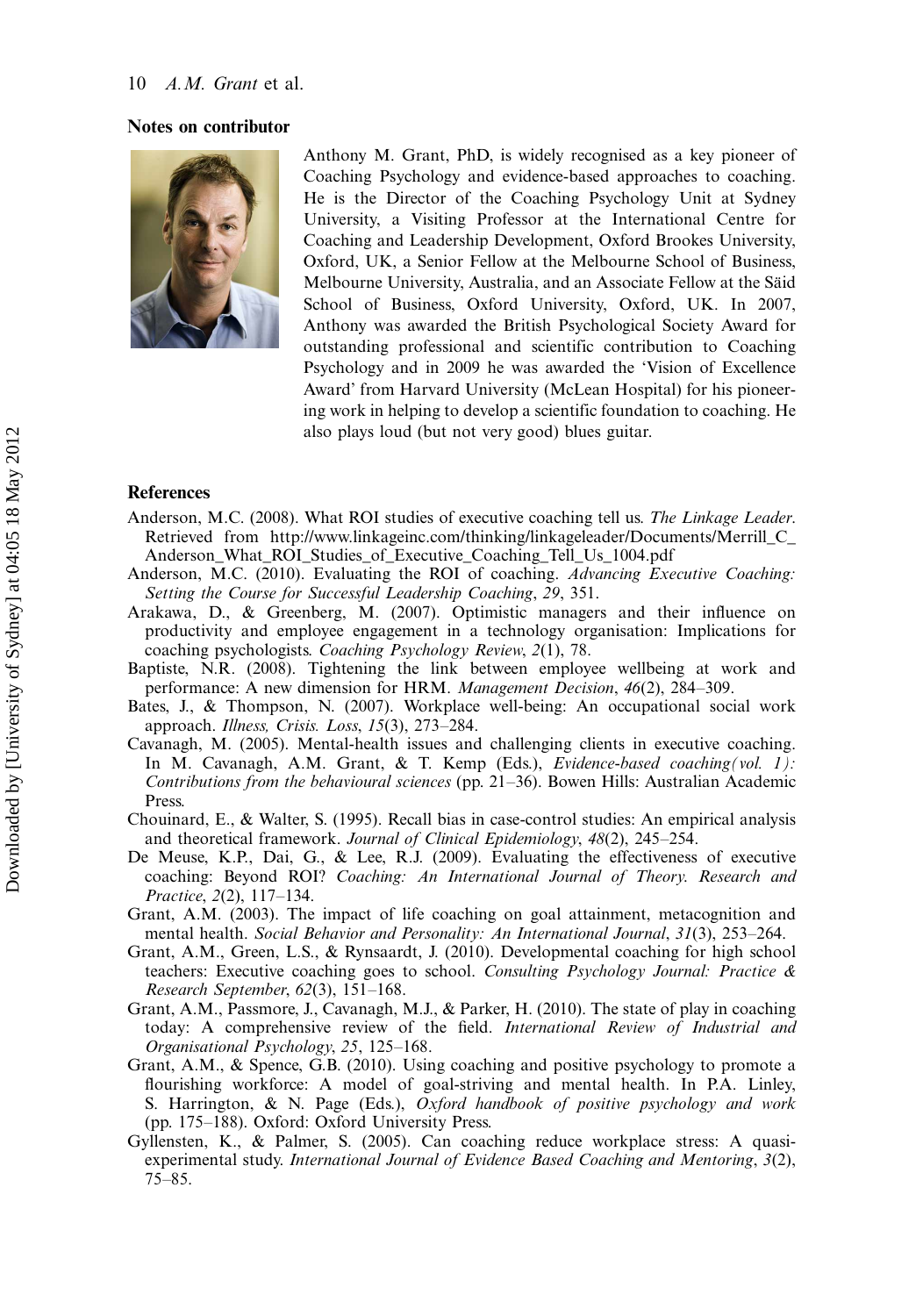- Harter, J.K., Schmidt, F.L., & Keyes, C.L.M. (2003). Well-being in the workplace and its relationship to business outcomes: A review of the Gallup studies. In C.L.M. Keyes & J. Haidt (Eds.), Flourishing: Positive psychology and the life well-lived (pp. 205–224). Washington, DC: American Psychological Association.
- Hernez-Broome, G. (2010). Advancing executive coaching: Setting the course for successful leadership coaching (Vol. 29). San Francisco, CA: Jossey-Bass.
- Infante-Rivard, C., & Jacques, L. (2000). Empirical study of parental recall bias. American Journal of Epidemiology, 152(5), 480.
- Kampa-Kokesch, S., & Anderson, M.Z. (2001). Executive coaching: A comprehensive review of the literature. Consulting Psychology Journal: Practice and Research, 53(4), 205–228.
- Keyes, C.L.M., & Haidt, J. (Eds.). (2003). Flourishing: Positive psychology and the life welllived. Washington, DC: American Psychological Association.
- Kirkpatrick, D.L. (1977). Evaluating training programs: Evidence vs. proof. Training and Development Journal,  $31(11)$ ,  $9-12$ .
- Kirkpatrick, D. (1996). Great ideas revisited. Training and Development,  $50(1)$ ,  $54-59$ .
- Levenson, A. (2009). Measuring and maximizing the business impact of executive coaching. Consulting Psychology Journal: Practice and Research, 61(2), 103-121.
- Linley, P., Nielsen, K.M., Gillett, R., & Biswas-Diener, R. (2010). Using signature strengths in pursuit of goals: Effects on goal progress, need satisfaction, and well-being, and implications for coaching psychologists. International Coaching Psychology Review, 5(1),  $6-15.$
- Lovibond, S.H., & Lovibond, P.F. (1995). Manual for the depression anxiety stress scales. Sydney: Psychology Foundation of Australia.
- Maslach, C., & Goldberg, J. (1998). Prevention of burnout: New perspectives. Applied and Preventive Psychology,  $7(1)$ , 63-74.
- Mathews, A., & Bradle, B. (1983). Mood and the self-reference bias in recall. Behaviour Research and Therapy,  $21(3)$ ,  $233-239$ .
- McGovern, J., Lindermann, M., Vergara, M.A., Murphy, S., Barker, L., & Warrenfelz, R. (2001). Maximizing the impact of executive coaching: Behavioral change, organizational outcomes and return on investment. The Manchester Review, 6(1), 1-9.
- Morwitz, V.G., & Fitzsimons, G.J. (2004). The mere-measurement effect: Why does measuring intentions change actual behavior? Journal of Consumer Psychology,  $14(1 \& 2)$ , 64–74.
- Ordóñez, L.D., Schweitzer, M.E., Galinsky, A.D., & Bazerman, M.H. (2009). Goals gone wild: The systematic side effects of over-prescribing goal setting. Academy of Management Perspectives, February, 6-16.
- Parker-Wilkins, V. (2006). Business impact of executive coaching: Demonstrating monetary value. Industrial & Commercial Training, 38, 122-127.
- Peterson, D.B., & Kraiger, K. (2004). A practical guide to evaluating coaching: Translating state of the art techniques to the real world. In J.E. Edwards, J.C. Scott, & N.S. Raju (Eds.), The human resources program-evolution handbook (pp. 262–282). Thousand Oaks, CA: Sage.
- Phillips, J.J. (1997). Return on investment in training and performance improvement programs. Woburn, MA: Butterworth-Heinemann.
- Phillips, J.J. (2007). Measuring the ROI of a coaching intervention. Performance Improvement,  $46(10)$ ,  $10-23$ .
- Rock, D., & Donde, R. (2008). Driving organisational change with internal coaching programmes: Part two. Industrial & Commercial Training, 40(2), 75-80.
- Ryff, C.D., & Keyes, C.L.M. (1995). The structure of psychological well-being revisited. Journal of Personality and Social Psychology, 69(4), 719–727.
- Schaufeli, W.B., Bakker, A.B., & Salanova, M. (2006). The measurement of work engagement with a short questionnaire: A cross-national study. Educational and Psychological  $Measurement, 66(4), 701-716.$
- Schweitzer, M.E., Ordonez, L., & Douma, B. (2004). Goal setting as a motivator of unethical behavior. Academy of Management Journal, 47(3), 422-432.